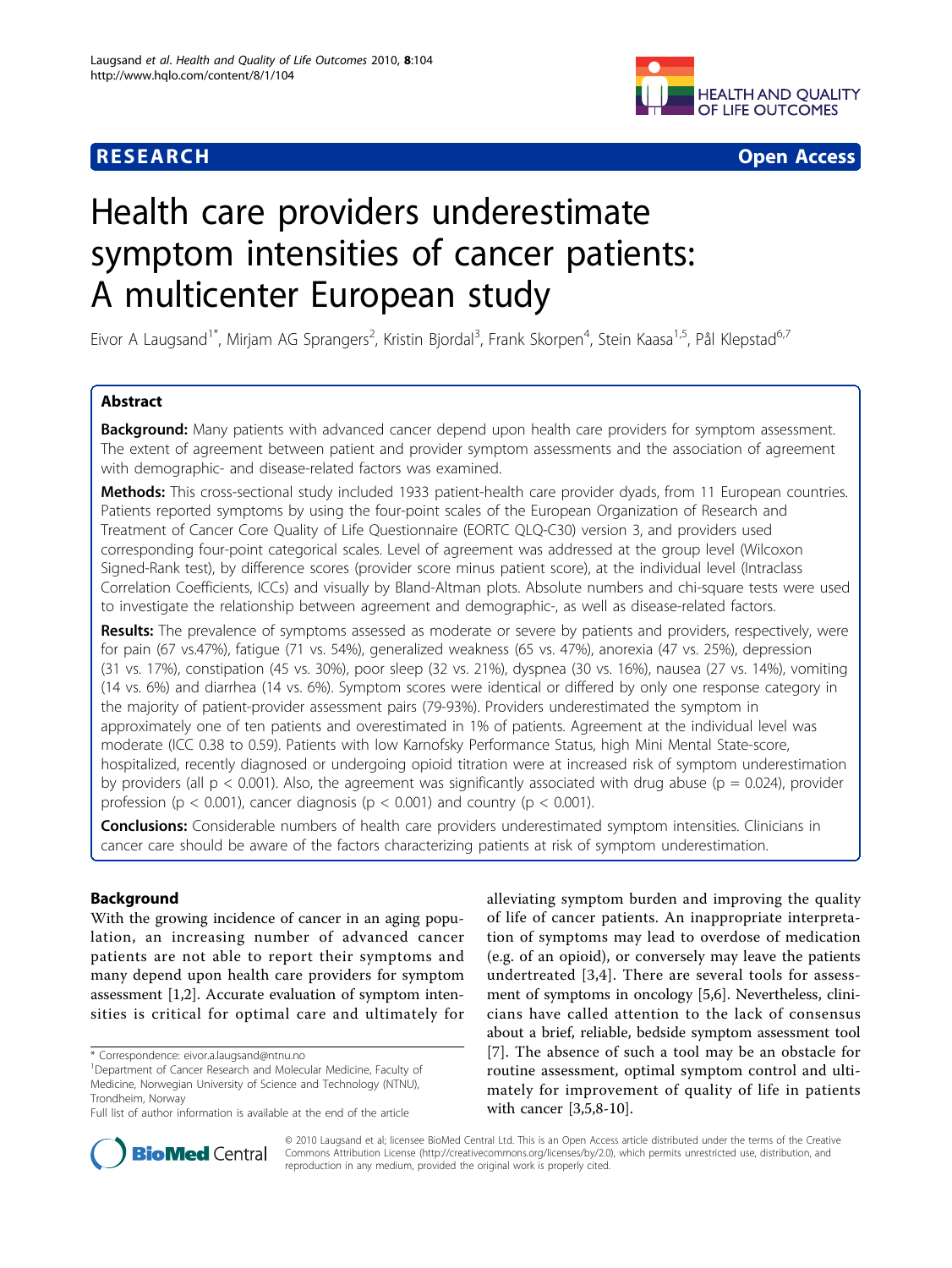Patient ratings of symptoms are generally considered the "gold standard" [[11,12\]](#page-11-0). However, sometimes patients are unable to report on their symptoms, e.g. when they suffer from confusion [\[13\]](#page-11-0) or communication deficits [\[11\]](#page-11-0), when the symptom distress is severe [[11](#page-11-0)], or if physical or cognitive disability make them unable to complete assessments [\[4\]](#page-11-0). These patients are often excluded from studies and there is no consensus about how their symptoms should be assessed in order to guide clinical decisions. For patients unable to report their symptoms we need to rely on proxy assessments. The usefulness of such proxy reports is dependent on their agreement with patients' report of symptom intensity.

Studies on agreement between patient reports and proxy observations have been performed in a wide range of patient populations [[14-16](#page-11-0)], and in different settings, including palliative care [[3,4,17-](#page-11-0)[29\]](#page-12-0). Studies conducted among cancer patients and their health care providers found a poor and variable agreement between patients and staff [[3,17-19](#page-11-0),[22,24,25](#page-12-0)]. Some reports have shown that providers tend to underestimate the intensity of physical symptoms, such as pain, and overestimate anxiety, depression and distress [\[14](#page-11-0)].

The findings of studies investigating agreement on single symptoms and exploring which clinical factors that cause lack of agreement between self-reports and observer ratings are inconsistent [[18,](#page-11-0)[28-30](#page-12-0)]. Patients' age, gender, tumor site, place of evaluation, Karnofsky performance status, time from admittance into palliative care and time from diagnosis are among the factors studied previously [[18,](#page-11-0)[28](#page-12-0)-[30](#page-12-0)]. Most studies included a limited number of patients, focused on only a few symptoms related to quality of life and were performed in a single department. To use provider reports of patients' symptoms to guide clinical decisions, we need to know which symptoms that can be reliably reported by health care providers and whether certain subgroups of patients are at risk of symptom over- or underestimation by providers.

Therefore, a large-scale study including patients treated with opioids for cancer pain from 11 different European countries was conducted. One of the objectives of the study was to examine the extent of agreement between patient and health care provider assessments, including the association with demographic- and disease-related factors.

#### Methods

# Patients

Patients treated in 17 different palliative care centers, outpatient clinics, general or cancer wards in 11 countries were eligible for The European Pharmacogenetic Opioid Study (EPOS), a multicenter, multinational study

performed between February 2004 and April 2008. EPOS was designed to study symptoms experienced by cancer pain patients and the pharmacogenetics of opioids in these patients. The examination of agreement on symptom assessments between patients and health care providers was one of the pre-specified objectives of the study. All patients considered for inclusion were 18 years of age or older, had a verified diagnosis of malignant disease and had used a regularly scheduled opioid treatment corresponding to step III at the World Health Organization's analgesic ladder for cancer pain for at least three days. Patients could only participate in the study once. The exclusion criterion was insufficient command of the language spoken in the study center. Patients were informed of the study by their health care provider and gave written informed consent. The study was performed according to the rules of the Helsinkideclaration and approved by each country's or study center's ethical committee.

## Symptom assessments

Patients and health care providers (nurses or physicians) assessed symptoms independently on the same day. The symptoms assessed were pain, fatigue, generalized weakness, anorexia, depression, constipation, sleep disturbance, dyspnea, nausea, vomiting and diarrhea. The health care providers registered symptom severities during the past 24 hours on a four-point verbal rating scale with the descriptors none, mild, moderate and severe. Patients reported their symptoms during the past week by answering the European Organization of Research and Treatment of Cancer Core Quality of Life Questionnaire (EORTC QLQ-C30) version 3 [[31\]](#page-12-0). Symptoms were assessed on a four-point verbal rating scale by the descriptors "not at all", "a little", "quite a bit" and "very much". All symptoms, except fatigue were assessed by single items of the EORTC QLQ-C30. Fatigue was assessed with a scale ranging from zero to 100 including three items: Did you need to rest?, Have you felt weak? and Were you tired?. None of these items were identical with the fatigue item providers responded to. Therefore, the entire fatigue scale was recoded into a four-point scale with increasing symptom intensity from 1 to 4: 0-24 was recoded into one, 25-49 was recoded into two, 50-74 was recoded into three and 75-100 was recoded into four.

#### Factors associated with agreement

The possible association between patient-provider agreement and several demographic- and disease-related factors such as age, gender, Karnofsky Performance Status, tumor site, time since diagnosis and affiliation to department is incompletely understood [[18,](#page-11-0)[28](#page-12-0)-[30\]](#page-12-0). The existing literature suggest that agreement might be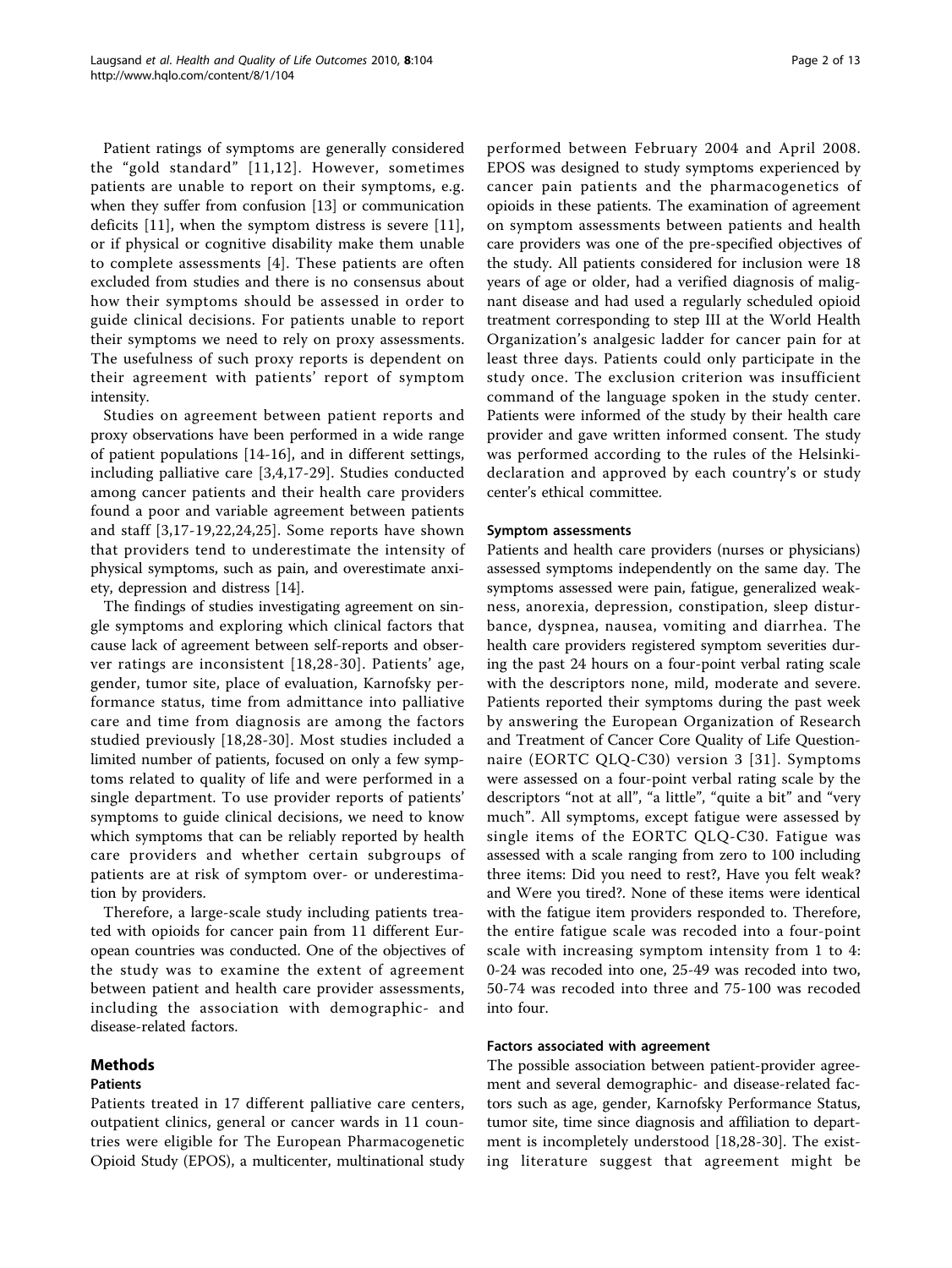influenced by such factors (i.e. less agreement as performance status worsens [[28](#page-12-0)], in male patients [[29](#page-12-0)], in younger patients [[30\]](#page-12-0), in hospitalized patients [[30](#page-12-0)], in patients with certain cancer diagnoses [\[30\]](#page-12-0)) but the findings are inconsistent. Therefore, it was decided to perform exploratory analyses of demographic-and disease-related factors thought to be associated with patient-provider agreement based on existing literature and clinical experience. The patient characteristics age, gender, body mass index (BMI), previous or ongoing abuse of alcohol or drugs (yes or no), cancer diagnosis and presence of metastasis were registered by a health care provider. Use of medical treatment including opioids and chemotherapy was obtained from the patients' medical records. The health care providers also noted the time since diagnosis in months, time since start of opioid treatment in months, status of present opioid treatment (as recently initiated and still under titration or as stable dosing) and whether the patient was treated as an inpatient or outpatient. Health care providers assessed cognitive function by performing the Mini Mental State (MMS) examination, scoring the patient between zero and 30, where scores of 23 or less indicated cognitive failure [[13,](#page-11-0)[32,33\]](#page-12-0). In addition, health care providers assessed functional status by the Karnofsky Performance Status, scoring the patient between zero and 100 [\[34](#page-12-0)].

#### **Statistics**

Collection and organization of the data were performed by the Pain and Palliation Research Group, Norwegian University of Science and Technology. The statistical software SPSS for Windows version 16.0 was used for all statistical analyses. If data were missing from patients or health care providers on a single symptom, these data were eliminated from analyses involving that variable. No imputations were performed.

Some patients did not report their own symptoms. The definition of not self-reporting was set as answering less than half  $\left($  < 15) of the questions of the EORTC QLQ-C30. Demographics were reported as absolute numbers, percent, mean and standard deviation (SD). Mann-Whitney U and Fisher's exact tests (for 2 × 2-tables) were used to compare respondents and nonrespondents.

The level of agreement between patient- and health care provider assessments was examined by four different approaches. First, agreement at the group level was addressed by the Wilcoxon Signed-Rank test comparing intensity of symptoms as assessed by patients and health care providers. Second, difference scores for each symptom (difference score = health care provider score minus patient score) were calculated to examine good agreement (difference score within  $\pm$  1), underestimation

(difference score  $\leq$  -2) and overestimation (difference score  $\geq$  2) by health care providers, compared to patient scores which were considered as the gold standard. Variants of this approach have been used in several previous studies [[16,19](#page-11-0),[27](#page-12-0)-[29\]](#page-12-0).

Third, as a measure of agreement on symptom scores between patients and health care providers at the individual level, intraclass correlation coefficients (ICCs) were computed by a two-way mixed effect model and an absolute agreement definition. ICCs are reported with 95 percent confidence intervals and serve as indicators of chance-corrected agreement at the individual level [[35](#page-12-0)]. Guidelines used for interpretation of ICCs were based on studies demonstrating that for ordinal data ICCs are mathematically equivalent to the weighted kappa statistic [[36,37\]](#page-12-0) and the ranges used in previous studies of cancer patient and proxy agreement  $[17,27,38]$  $[17,27,38]$  $[17,27,38]$ :  $\leq 0.40$  poor to fair agreement, 0.41-0.60 moderate agreement, 0.61-0.80 good agreement and 0.81-1.00 excellent agreement. Fourth, data was examined visually by plotting the differences between the two measures (difference score = health care provider score minus patient score) against their individual means in Bland-Altman plots. These plots are useful for evaluating whether there is any systematic difference between the methods or whether the degree of random variation changes with the mean value [\[39](#page-12-0)].

To address whether demographic- and disease-related factors were associated with the agreement between patients and providers, analyses on how these influenced the number and percentage of comparisons where there was good agreement (difference score within  $\pm$  1), where the health care provider underestimated (difference score  $\leq$  -2) and overestimated (difference score  $\geq$  2) were performed [\[19](#page-11-0)[,27\]](#page-12-0). Chi-Square tests were used to investigate whether agreement was significantly associated with these previously mentioned variables.

# Results

# Patients

The EPOS included 2294 patients. Their mean age was 62 (SD 12) years. The mean Karnofsky Performance score of this patient population was 59 (SD 17), meaning that most patients required some help, but could take care of most personal requirements [\[34](#page-12-0)]. The mean total Mini Mental State (MMS)-score was 27 (SD 3). On average it was 32 months (SD 46) since the cancer was diagnosed and five months (SD 11) since opioid treatment started. Men (52%) and women (48%) were equally represented in the study. The majority was hospitalized (81%), Caucasian (97%) patients with one or more metastases (83%). Cancer diagnoses, site of metastases and countries are given in Table [1](#page-3-0).

Three hundred and fifty-six patients answered less than 15 questions in the EORTC QLQ-C30 and were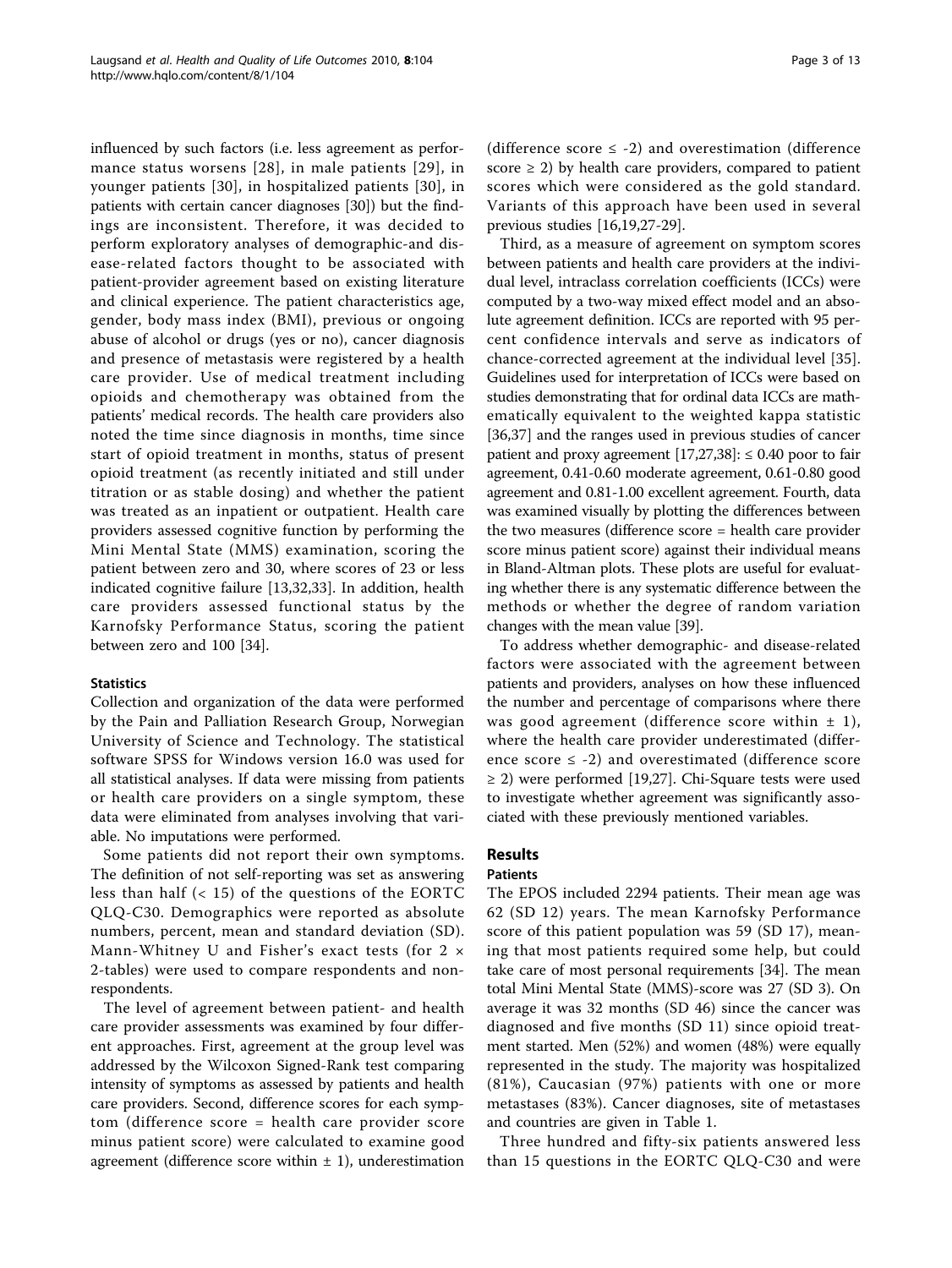### <span id="page-3-0"></span>Table 1 Demographics of patients

|                                                                                      |                                                                                                                                                                                                                                                                                                                                                                                                                                                                                              | Respondents $(N =$<br>1933) |             | Non respondents ( $N =$<br>356) |                                                                                                                                                                                                                                                                             | p-value <sup>a</sup> |
|--------------------------------------------------------------------------------------|----------------------------------------------------------------------------------------------------------------------------------------------------------------------------------------------------------------------------------------------------------------------------------------------------------------------------------------------------------------------------------------------------------------------------------------------------------------------------------------------|-----------------------------|-------------|---------------------------------|-----------------------------------------------------------------------------------------------------------------------------------------------------------------------------------------------------------------------------------------------------------------------------|----------------------|
|                                                                                      |                                                                                                                                                                                                                                                                                                                                                                                                                                                                                              | N(%)                        | Mean (SD)   | N (%)                           | Mean (SD)                                                                                                                                                                                                                                                                   |                      |
| Age                                                                                  |                                                                                                                                                                                                                                                                                                                                                                                                                                                                                              |                             | 61.6 (12.1) |                                 | 65.7 (12.9)                                                                                                                                                                                                                                                                 | < 0.001              |
| Karnofsky Performance Status (KPS)                                                   |                                                                                                                                                                                                                                                                                                                                                                                                                                                                                              |                             | 61.6 (16.4) |                                 | 46.0 (16.0)                                                                                                                                                                                                                                                                 | < 0.001              |
| Mini Mental State (MMS), total score                                                 |                                                                                                                                                                                                                                                                                                                                                                                                                                                                                              |                             | 26.9(3.3)   |                                 | 25.7 (4.0)                                                                                                                                                                                                                                                                  |                      |
| Time since diagnosis (months)                                                        |                                                                                                                                                                                                                                                                                                                                                                                                                                                                                              |                             | 32.8 (46.7) |                                 | 25.3 (44.3)                                                                                                                                                                                                                                                                 | 0.001                |
| Time on opioids (months)                                                             |                                                                                                                                                                                                                                                                                                                                                                                                                                                                                              |                             | 5.2(11.3)   |                                 | 3.1(7.1)                                                                                                                                                                                                                                                                    |                      |
| Gender                                                                               | Female                                                                                                                                                                                                                                                                                                                                                                                                                                                                                       | 922 (47.7)                  |             | 165 (47.1)                      |                                                                                                                                                                                                                                                                             |                      |
|                                                                                      | Male                                                                                                                                                                                                                                                                                                                                                                                                                                                                                         | 1011 (52.3)                 |             | 185 (52.9)                      |                                                                                                                                                                                                                                                                             |                      |
| <b>Department</b>                                                                    | Hospitalized patients                                                                                                                                                                                                                                                                                                                                                                                                                                                                        | 1513 (78.3)                 |             | 338 (97.1)                      |                                                                                                                                                                                                                                                                             | < 0.001              |
|                                                                                      | Out-patients                                                                                                                                                                                                                                                                                                                                                                                                                                                                                 | 420 (21.7)                  |             | 10(2.9)                         |                                                                                                                                                                                                                                                                             |                      |
| Status of opioid treatment                                                           | Recently initiated, titration                                                                                                                                                                                                                                                                                                                                                                                                                                                                | 353 (18.4)                  |             | 94 (27.5)                       |                                                                                                                                                                                                                                                                             | < 0.001              |
|                                                                                      | Stable dosing                                                                                                                                                                                                                                                                                                                                                                                                                                                                                | 1564 (81.6)                 |             | 248 (72.5)                      | 0.003<br>0.002<br>0.862<br>0.266<br>0.060<br>0.223<br>1.000<br>0.172<br>0.025<br>0.584<br>0.730<br>1.000<br>0.799<br>0.257<br>0.106<br>0.275<br>0.591<br>0.737<br>0.213<br>0.010<br>< 0.001<br>1.000<br>< 0.001<br>0.195<br>< 0.001<br>0.947<br>0.270<br>< 0.001<br>< 0.001 |                      |
|                                                                                      | Bone                                                                                                                                                                                                                                                                                                                                                                                                                                                                                         | 875 (45.3)                  |             | 146 (42.0)                      |                                                                                                                                                                                                                                                                             |                      |
|                                                                                      | CNS                                                                                                                                                                                                                                                                                                                                                                                                                                                                                          | 104(5.4)                    |             | 28 (8.0)                        |                                                                                                                                                                                                                                                                             |                      |
|                                                                                      | Liver                                                                                                                                                                                                                                                                                                                                                                                                                                                                                        | 466 (24.1)                  |             | 95 (27.3)                       |                                                                                                                                                                                                                                                                             |                      |
|                                                                                      | Lung                                                                                                                                                                                                                                                                                                                                                                                                                                                                                         | 426 (22.0)                  |             | 77 (22.1)                       |                                                                                                                                                                                                                                                                             |                      |
|                                                                                      | Other                                                                                                                                                                                                                                                                                                                                                                                                                                                                                        | 762 (39.4)                  |             | 151 (43.4)                      |                                                                                                                                                                                                                                                                             |                      |
| Cancer diagnosis <sup>b</sup>                                                        | Breast                                                                                                                                                                                                                                                                                                                                                                                                                                                                                       | 268 (13.9)                  |             | 33 (9.5)                        |                                                                                                                                                                                                                                                                             |                      |
|                                                                                      | Female reproductive organs                                                                                                                                                                                                                                                                                                                                                                                                                                                                   | 145(7.5)                    |             | 29 (8.3)                        |                                                                                                                                                                                                                                                                             |                      |
|                                                                                      | Gastrointestinal                                                                                                                                                                                                                                                                                                                                                                                                                                                                             | 442 (22.9)                  |             | 83 (23.8)                       |                                                                                                                                                                                                                                                                             |                      |
|                                                                                      | Haematological                                                                                                                                                                                                                                                                                                                                                                                                                                                                               | 113 (5.8)                   |             | 20(5.7)                         |                                                                                                                                                                                                                                                                             |                      |
|                                                                                      | Head and neck<br>105(5.4)<br>346 (17.9)<br>Lung<br>Other<br>168 (8.7)<br>Prostate<br>230 (11.9)<br>Unknown origin<br>51(2.6)<br>Urological<br>139 (7.2)<br>29 (1.5)<br>Denmark<br>Finland<br>30(1.6)<br>273 (14.1)<br>Germany<br>Greece<br>5(0.3)<br>Iceland<br>145 (7.5)<br>398 (20.6)<br>Italy<br>54 (2.8)<br>Lithuania<br>475 (24.6)<br>Norway<br>Sweden<br>119 (6.2)<br>Switzerland<br>114(5.9)<br>United Kingdom<br>291 (15.1)<br>Did not want to complete<br>Too ill<br>Unknown reason | 20(5.7)                     |             |                                 |                                                                                                                                                                                                                                                                             |                      |
| Metastases <sup>b</sup><br>Country<br>Reason for not completing all assessment forms |                                                                                                                                                                                                                                                                                                                                                                                                                                                                                              |                             |             | 71 (20.6)                       |                                                                                                                                                                                                                                                                             |                      |
|                                                                                      |                                                                                                                                                                                                                                                                                                                                                                                                                                                                                              |                             |             | 40 (11.5)                       |                                                                                                                                                                                                                                                                             |                      |
|                                                                                      |                                                                                                                                                                                                                                                                                                                                                                                                                                                                                              |                             |             | 34 (9.7)                        |                                                                                                                                                                                                                                                                             |                      |
|                                                                                      |                                                                                                                                                                                                                                                                                                                                                                                                                                                                                              |                             |             | 11(3.2)                         |                                                                                                                                                                                                                                                                             |                      |
|                                                                                      |                                                                                                                                                                                                                                                                                                                                                                                                                                                                                              |                             |             | 27(7.7)                         |                                                                                                                                                                                                                                                                             |                      |
|                                                                                      |                                                                                                                                                                                                                                                                                                                                                                                                                                                                                              |                             |             | 2(0.6)                          |                                                                                                                                                                                                                                                                             |                      |
|                                                                                      |                                                                                                                                                                                                                                                                                                                                                                                                                                                                                              |                             |             | $\mathbf 0$                     |                                                                                                                                                                                                                                                                             |                      |
|                                                                                      |                                                                                                                                                                                                                                                                                                                                                                                                                                                                                              |                             |             | 178 (50.0)                      |                                                                                                                                                                                                                                                                             |                      |
|                                                                                      |                                                                                                                                                                                                                                                                                                                                                                                                                                                                                              |                             |             | 0                               |                                                                                                                                                                                                                                                                             |                      |
|                                                                                      |                                                                                                                                                                                                                                                                                                                                                                                                                                                                                              |                             |             | 5(1.4)                          |                                                                                                                                                                                                                                                                             |                      |
|                                                                                      |                                                                                                                                                                                                                                                                                                                                                                                                                                                                                              |                             |             | 62 (17.4)                       |                                                                                                                                                                                                                                                                             |                      |
|                                                                                      |                                                                                                                                                                                                                                                                                                                                                                                                                                                                                              |                             |             | 0                               |                                                                                                                                                                                                                                                                             |                      |
|                                                                                      |                                                                                                                                                                                                                                                                                                                                                                                                                                                                                              |                             |             | 88 (24.7)                       |                                                                                                                                                                                                                                                                             |                      |
|                                                                                      |                                                                                                                                                                                                                                                                                                                                                                                                                                                                                              |                             |             | 16(4.5)                         |                                                                                                                                                                                                                                                                             |                      |
|                                                                                      |                                                                                                                                                                                                                                                                                                                                                                                                                                                                                              |                             |             | 1(0.3)                          |                                                                                                                                                                                                                                                                             |                      |
|                                                                                      |                                                                                                                                                                                                                                                                                                                                                                                                                                                                                              |                             |             | 4(1.1)                          |                                                                                                                                                                                                                                                                             |                      |
|                                                                                      |                                                                                                                                                                                                                                                                                                                                                                                                                                                                                              |                             |             | 96 (27.8)                       |                                                                                                                                                                                                                                                                             |                      |
|                                                                                      |                                                                                                                                                                                                                                                                                                                                                                                                                                                                                              |                             |             | 177 (51.3)                      |                                                                                                                                                                                                                                                                             |                      |
|                                                                                      |                                                                                                                                                                                                                                                                                                                                                                                                                                                                                              |                             |             | 72 (20.9)                       |                                                                                                                                                                                                                                                                             |                      |

<sup>a</sup>P-values from Mann-Whitney U test or Fisher's Exact test (2  $\times$  2-tables)

bSome patients had more than one cancer diagnosis and more than one localization of metastases, consequently the sum of percentages is larger than 100

categorized as non-respondents. In addition observer rating of symptoms was missing for five patients, meaning that this study yielded 1933 patient and proxy assessment dyads. In general, patients not giving a selfreport of symptoms were older, had lower Karnofsky Performance Status, lower scores on MMS, were more recently diagnosed with cancer, opioid treatment was more recently initiated and they were more often hospitalized as compared to those who completed the assessment form (Table 1). The most common reason for not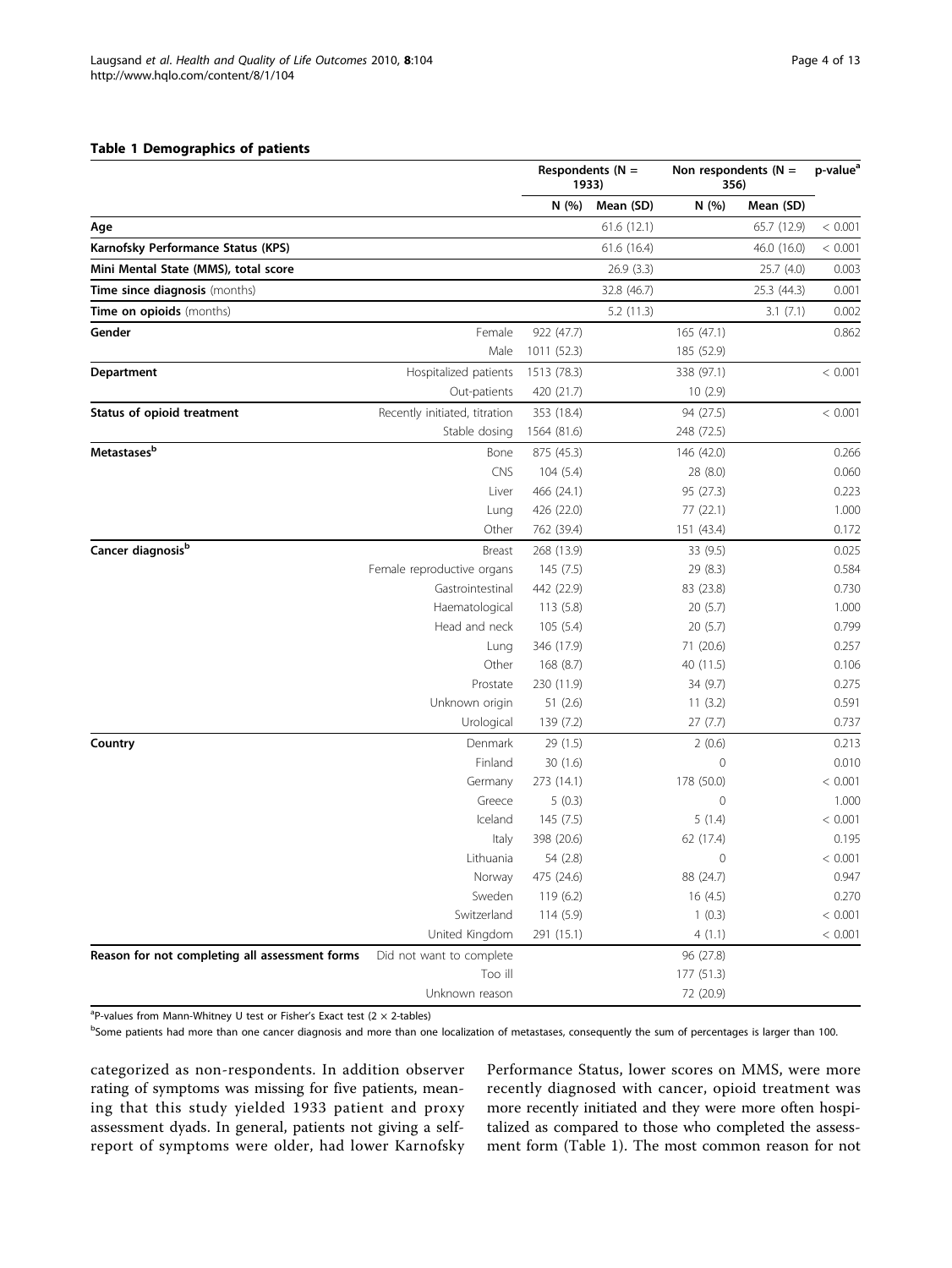completing all assessments was that the patients were too ill.

#### Agreement between patients and health care providers

Nurses assessed the symptoms of 994 patients (51%), physicians assessed the symptoms of 735 patients (38%) and data about the health care provider profession was missing for 204 patients (11%). Health care providers systematically reported the percentages of moderate or severe symptoms as lower than the patients did. The percentages of patients with symptoms assessed as moderate or severe by patients and providers respectively, were for pain 67 and 47, for fatigue 71 and 54, for generalized weakness 65 and 47, for anorexia 47 and 25, for depression 31 and 17, for constipation 45 and 30, for poor sleep 32 and 21, for dyspnea 30 and 16, for nausea 27 and 14, for vomiting 14 and 6 and for diarrhea 14 and 6 (Table 2). Health care providers underestimated

symptom intensity at the group level ( $p < 0.001$  for all symptoms) (Table 2).

Direct under- and overestimations were calculated on the basis of difference scores. Again, underestimation of symptoms by health care providers was far more common than overestimation (Table [3\)](#page-5-0). For instance anorexia was underestimated in 20 percent of assessmentpairs and overestimated in two percent. In a majority of patient-provider assessment pairs (79 to 93 percent) the responses were identical or differed by only one response category. The highest levels of agreement were found for pain, vomiting and diarrhea, where 90 percent of assessment-pairs showed complete agreement or differed by only one response category. Fatigue, anorexia and constipation were the symptoms most frequently underestimated by health care providers.

At the individual level, the patient-provider agreement was evaluated for each symptom by the ICC (Table [4](#page-5-0)).

|  |  | Table 2 Prevalence and intensity of symptoms as rated by patients and health care providers |
|--|--|---------------------------------------------------------------------------------------------|
|--|--|---------------------------------------------------------------------------------------------|

|                             |          |             | Symptom assessments | Wilcoxon signed-rank test <sup>a</sup> |               |              |           |
|-----------------------------|----------|-------------|---------------------|----------------------------------------|---------------|--------------|-----------|
| <b>Intensity</b>            |          | None        | Mild                | Moderate                               | <b>Severe</b> | <b>Total</b> |           |
| Absolute number (%)         |          | N(%)        | N(%)                | N(%)                                   | N(%)          | N            |           |
| Pain                        | Patient  | 124(6.4)    | 508 (26.4)          | 799 (41.5)                             | 492 (25.6)    | 1923         | $-18.5$ b |
|                             | Provider | 253(13.1)   | 761 (39.5)          | 691 (35.8)                             | 223 (11.6)    | 1928         |           |
| Fatigue <sup>c</sup>        | Patient  | 142(7.4)    | 423 (21.9)          | 634 (32.8)                             | 731 (37.9)    | 1930         | $-18.3$ b |
|                             | Provider | 230 (11.9)  | 661 (34.3)          | 741 (38.5)                             | 294 (15.3)    | 1926         |           |
| <b>Generalized weakness</b> | Patient  | 153 (8.0)   | 517 (27.0)          | 712 (37.1)                             | 536 (27.9)    | 1918         | $-16.1b$  |
|                             | Provider | 281 (14.6)  | 740 (38.3)          | 635 (32.9)                             | 275 (14.2)    | 1931         |           |
| Anorexia                    | Patient  | 510 (26.5)  | 504 (26.2)          | 477 (24.8)                             | 432 (22.5)    | 1923         | $-20.2b$  |
|                             | Provider | 910 (47.4)  | 535 (27.9)          | 322 (16.8)                             | 154(8.0)      | 1921         |           |
| Depression                  | Patient  | 639 (33.4)  | 683 (35.7)          | 397 (20.8)                             | 192 (10.0)    | 1911         | $-16.8$ b |
|                             | Provider | 966 (50.1)  | 644 (33.4)          | 263 (13.6)                             | 57(3.0)       | 1930         |           |
| Constipation                | Patient  | 583 (30.3)  | 476 (24.8)          | 471 (24.5)                             | 392 (20.4)    | 1911         | $-17.2b$  |
|                             | Provider | 856 (44.4)  | 487 (25.3)          | 393 (20.4)                             | 192 (10.0)    | 1928         |           |
| Poor sleep                  | Patient  | 735 (38.2)  | 572 (29.7)          | 409 (21.2)                             | 209 (10.9)    | 1925         | $-13.8$ b |
|                             | Provider | 976 (50.8)  | 554 (28.8)          | 309(16.1)                              | 84 (4.4)      | 1923         |           |
| <b>Dyspnea</b>              | Patient  | 801 (41.7)  | 552 (28.7)          | 362 (18.8)                             | 208 (10.8)    | 1923         | $-18.5$ b |
|                             | Provider | 1199 (62.1) | 414(21.5)           | 219(11.3)                              | 98(5.1)       | 1930         |           |
| Nausea                      | Patient  | 871 (45.2)  | 530 (27.5)          | 342 (17.7)                             | 184 (9.5)     | 1927         | $-18.0Pb$ |
|                             | Provider | 1222 (63.3) | 439 (22.7)          | 207 (10.7)                             | 62(3.2)       | 1930         |           |
| Vomiting                    | Patient  | 1317 (68.3) | 351 (18.2)          | 161(8.4)                               | 99 (5.1)      | 1928         | $-16.2$ b |
|                             | Provider | 1635 (84.7) | 182 (9.4)           | 83 (4.3)                               | 30(1.6)       | 1930         |           |
| <b>Diarrhea</b>             | Patient  | 1334 (69.6) | 313 (16.3)          | 183 (9.5)                              | 88 (4.6)      | 1918         | $-16.5$ b |
|                             | Provider | 1664 (86.2) | 157(8.1)            | 84 (4.4)                               | 26(1.3)       | 1931         |           |

a<br>Wilcoxon signed-rank test calculations are based on rankings of the differences found by subtracting the patient's symptom score from the provider's symptom score. For all symptoms, the sum of the negative difference ranks was larger than the positive difference ranks indicating that health care providers tend to underestimate symptom intensity compared to patients.

 $\rm ^{b}p < 0.001$ 

<sup>c</sup> Fatigue was originally assessed in EORTC QLQ-C30 with a scale ranging from 0 to 100. To ensure comparability with the four-point fatigue item assessed by providers, the fatigue scale was recoded into a four-point scale with increasing symptom intensity from 1 to 4: 0-24 was recoded into 1, 25-49 was recoded into 2, 50-74 was recoded into 3 and 75-100 was recoded into 4.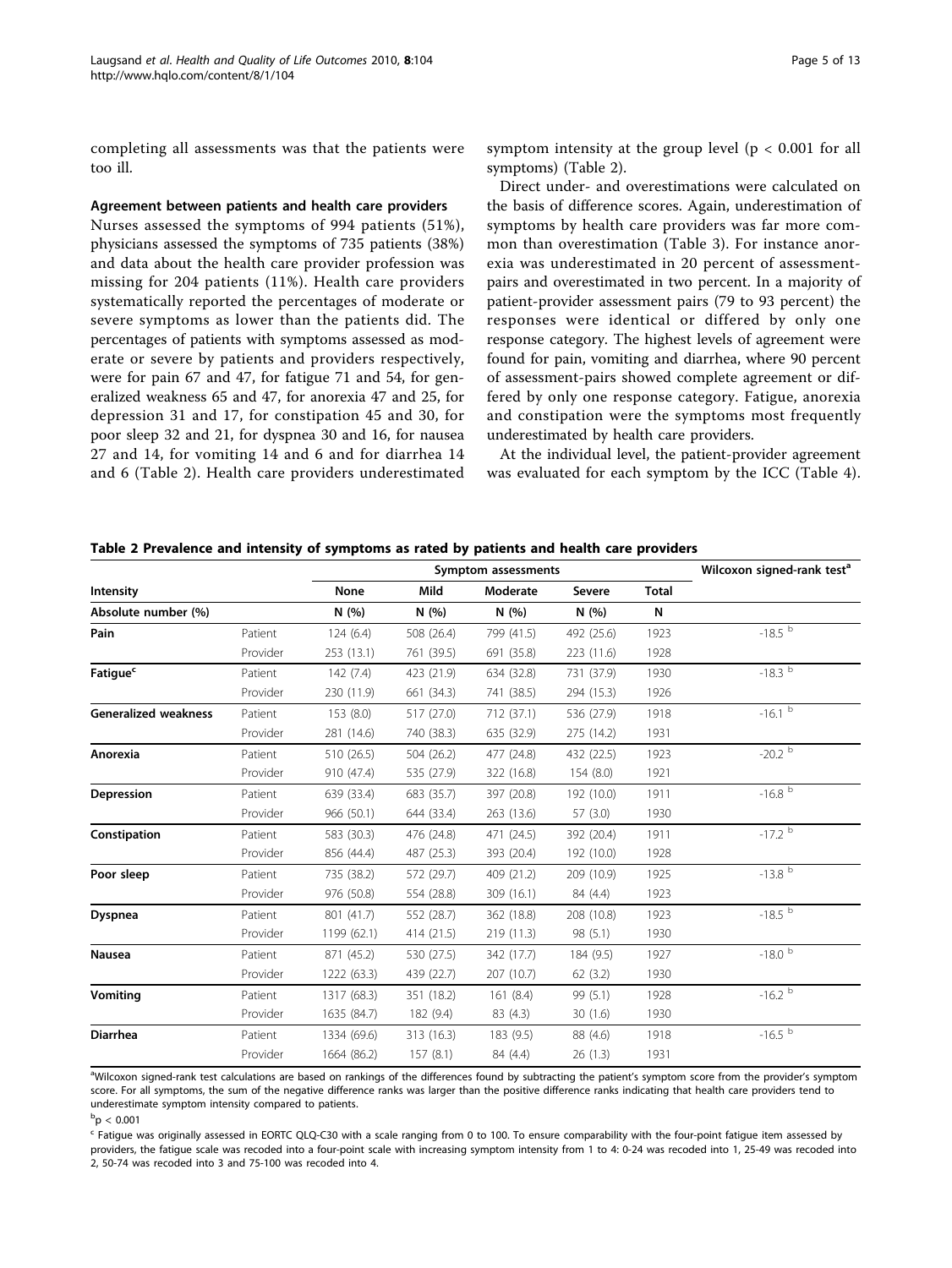| Symptom (difference)        | Health care provider underestimation |      |      | Good agreement |     |      | Health care provider overestimation |                |      |
|-----------------------------|--------------------------------------|------|------|----------------|-----|------|-------------------------------------|----------------|------|
|                             | -3                                   | $-2$ | %    | 0              | ±1  | $\%$ | 2                                   | 3              | $\%$ |
| Pain                        | 28                                   | 148  | 9.2  | 904            | 822 | 90.0 | 16                                  | 0              | 0.8  |
| Fatigue                     | 32                                   | 226  | 13.4 | 795            | 838 | 84.9 | 30                                  |                | 1.7  |
| <b>Generalized weakness</b> | 26                                   | 178  | 10.6 | 781            | 883 | 86.8 | 44                                  | 4              | 2.5  |
| Anorexia                    | 127                                  | 243  | 19.4 | 865            | 636 | 78.5 | 33                                  | 8              | 2.1  |
| Depression                  | 50                                   | 149  | 10.4 | 1028           | 652 | 88.1 | 28                                  |                | 1.5  |
| Constipation                | 66                                   | 156  | 11.6 | 1101           | 570 | 87.2 | 21                                  | 3              | 1.3  |
| Poor sleep                  | 46                                   | 150  | 10.2 | 1037           | 649 | 88.0 | 26                                  | $\overline{7}$ | 1.7  |
| <b>Dyspnea</b>              | 41                                   | 153  | 10.1 | 1127           | 577 | 88.8 | 17                                  | 5              | 1.1  |
| <b>Nausea</b>               | 50                                   | 149  | 10.3 | 1177           | 534 | 88.9 | 13                                  |                | 0.7  |
| <b>Vomiting</b>             | 39                                   | 87   | 6.5  | 1445           | 346 | 93.0 | 8                                   | $\Omega$       | 0.4  |
| <b>Diarrhea</b>             | 33                                   | 106  | 7.3  | 1465           | 307 | 92.5 | 4                                   |                | 0.3  |

<span id="page-5-0"></span>Table 3 Under- and overestimation of symptoms by health care providers as compared to patients

Number and percentage of patient-provider pairs with symptom scores showing good agreement (health care provider minus patient score within ± 1), considerable underestimation (health care provider minus patient score ≤ -2) and considerable overestimation (health care provider minus patient score ≥ 2).

Agreement for anorexia was poor to fair (ICC < 0.4), whereas the ICC of all other symptoms was of a moderate magnitude (ICC 0.4-0.6). The individual differences between the two assessments (difference score = health care provider score minus patient score) were assigned as the ordinate (y-axis) and the individual means as the abscissa (x-axis), in Bland-Altman plots (Figure [1](#page-6-0) and Figure [2\)](#page-7-0). The size of the markers reflect the number of individual observations and only the line of equality (difference = 0) is shown. The Bland-Altman plot of pain showed that the best agreement was found at intermediate levels of symptom intensity (Figure [1a](#page-6-0)). The Bland-

Table 4 Difference scores and intraclass correlation coefficients for patient-provider-pairs of symptom severity scores

|                             | Total | <b>Difference</b><br>score <sup>a</sup> |      |                  | <b>Intraclass</b><br>correlation |
|-----------------------------|-------|-----------------------------------------|------|------------------|----------------------------------|
| Symptom                     | N     | Mean                                    | SD   | ICC <sub>b</sub> | 95% CI                           |
| Pain                        | 1918  | $-0.40$                                 | 0.86 | 0.46             | $0.31 - 0.57$                    |
| Fatigue                     | 1923  | $-0.44$                                 | 0.97 | 0.40             | $0.27 - 0.51$                    |
| <b>Generalized weakness</b> | 1916  | $-0.38$                                 | 0.96 | 0.41             | $0.31 - 0.50$                    |
| Anorexia                    | 1912  | $-0.58$                                 | 1.10 | 0.38             | $0.22 - 0.51$                    |
| Depression                  | 1908  | $-0.38$                                 | 0.90 | 0.46             | $0.33 - 0.55$                    |
| Constipation                | 1917  | $-0.39$                                 | 0.92 | 0.59             | $0.47 - 0.68$                    |
| Poor sleep                  | 1915  | $-0.31$                                 | 0.93 | 0.49             | $0.41 - 0.56$                    |
| Dyspnea                     | 1920  | $-0.39$                                 | 0.85 | 0.56             | $0.41 - 0.66$                    |
| <b>Nausea</b>               | 1924  | $-0.38$                                 | 0.84 | 0.53             | $0.39 - 0.63$                    |
| Vomiting                    | 1925  | $-0.28$                                 | 0.70 | 0.51             | $0.40 - 0.60$                    |
| <b>Diarrhea</b>             | 1916  | $-0.28$                                 | 0.69 | 0.51             | $0.39 - 0.60$                    |

<sup>a</sup>Difference scores were calculated by subtracting the patient's symptom score from the health care provider's symptom score.

<sup>b</sup>Intraclass correlation coefficient, two way mixed effect model; absolute agreement definition; single measure ICC.

Altman plots of fatigue and generalized weakness demonstrated increasing agreement with increasing symptom intensity (Figure [1b](#page-6-0) and [2a](#page-7-0)). For constipation, anorexia, depression and poor sleep (Figure [1c](#page-6-0), [2b, c](#page-7-0) and [2d\)](#page-7-0) the Bland-Altman plots showed a fair agreement at all levels of symptom intensities, with the majority of agreement-pairs within  $\pm$  1 difference scores. For the symptoms that were less frequent, like vomiting, dyspnea, nausea and diarrhea (Figure [1d,](#page-6-0) [2e, f](#page-7-0) and [2g](#page-7-0)) most patients and health care providers agreed on absence of the symptom.

#### Factors associated with symptom agreement

The 1933 patient-provider dyads assessing 11 symptoms yielded 21 263 paired symptom observations. The total number of dyads differed somewhat due to missing data (Table [5\)](#page-8-0). For all symptom assessment pairs, the agreement between patients and their health care provider was not associated with the patients' age, gender, BMI, previous abuse of alcohol, use of chemotherapy during the past 24 hours or presence of metastatic disease (Table [5](#page-8-0)). Karnofsky Performance Status had a substantial effect on agreement. Large patient-provider discrepancies were more prevalent in patients with a very low  $(≤ 25)$  or a moderately impaired (51 to 75) performance status. Higher MMS-scores (> 23) were associated with more underestimation of symptom intensity by health care providers as compared to patients with lower MMS-scores  $(≤ 23)$ . Health care providers more often underestimated symptoms in recently diagnosed patients and patients that received a recently initiated opioid still being titrated. Patient-provider agreement was better among outpatients than hospitalized patients. Overestimation of symptoms by health care providers was more common in patients with a history of drug abuse (3%)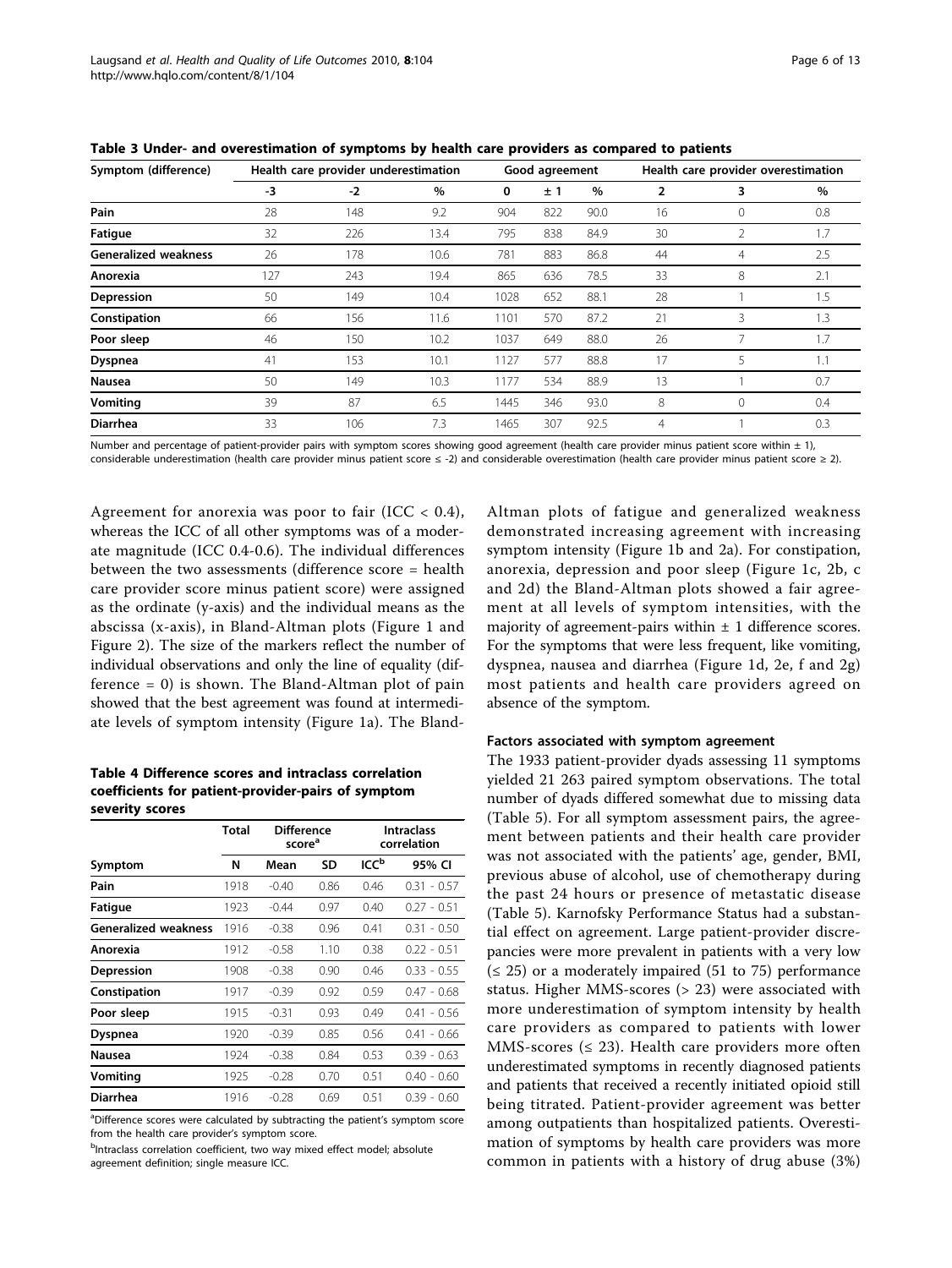<span id="page-6-0"></span>

than in patients with no such history (1%). Both underand overestimation was more common when the symptoms were assessed by physicians (11% and 3% respectively), as compared to assessment by nurses (10% and 2% respectively). The frequency of underestimation varied between cancer diagnoses and countries (Table [5](#page-8-0)).

# **Discussion**

In this large, European cross-sectional study a moderate agreement on symptom assessment between cancer patients and their health care providers was observed (ICC range 0.38 to 0.59). Health care providers underestimated symptom intensity in approximately 10% of patients, with some variations between cancer diagnoses

and substantial variations between countries. Patients with low Karnofsky Performance Status, MMS-scores of 24 or higher, who were hospitalized, recently diagnosed or still undergoing opioid titration, were at increased risk of symptom underestimation by health care providers.

Our examinations of the agreement between patient and provider assessments showed that health care providers tended to underestimate all symptoms and that underestimation was present in 6.5 to 19.4% of the patient-provider assessment pairs. The highest rates of underestimation were found for anorexia (19.4%) and fatigue (13.4%), which were among the most "subjective" symptoms investigated. As similar proportions of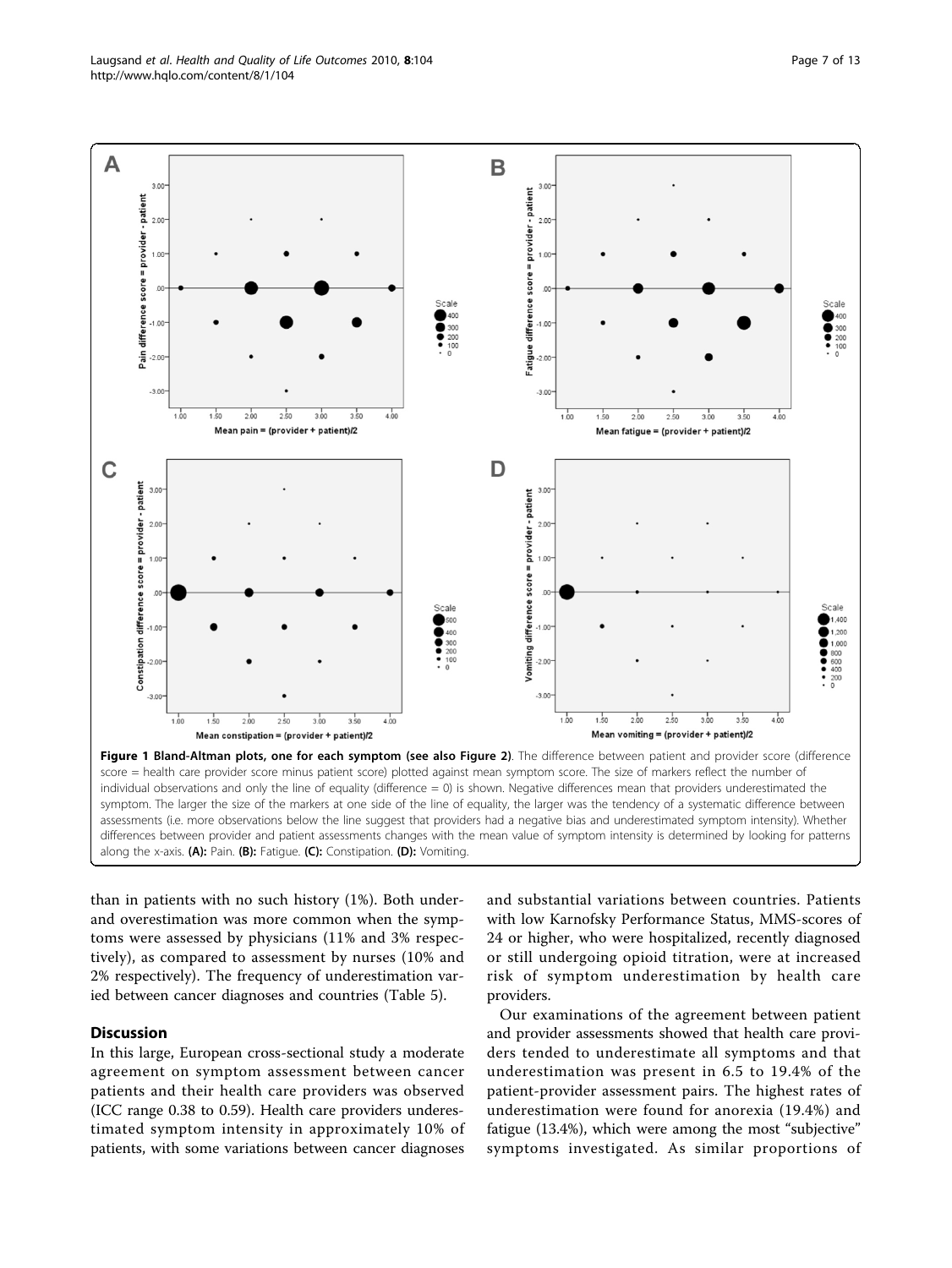<span id="page-7-0"></span>Laugsand et al. Health and Quality of Life Outcomes 2010, 8:104 http://www.hqlo.com/content/8/1/104



symptom. The larger the size of the markers at one side of the line of equality, the larger was the tendency of a systematic difference between assessments (i.e. more observations below the line suggest that providers had a negative bias and underestimated symptom intensity). Whether differences between provider and patient assessments changes with the mean value of symptom intensity is determined by looking for patterns along the x-axis. (A): Generalized weakness. (B): Anorexia. (C): Depression. (D): Poor sleep. (E): Dyspnea. (F): Nausea. (G): Diarrhea.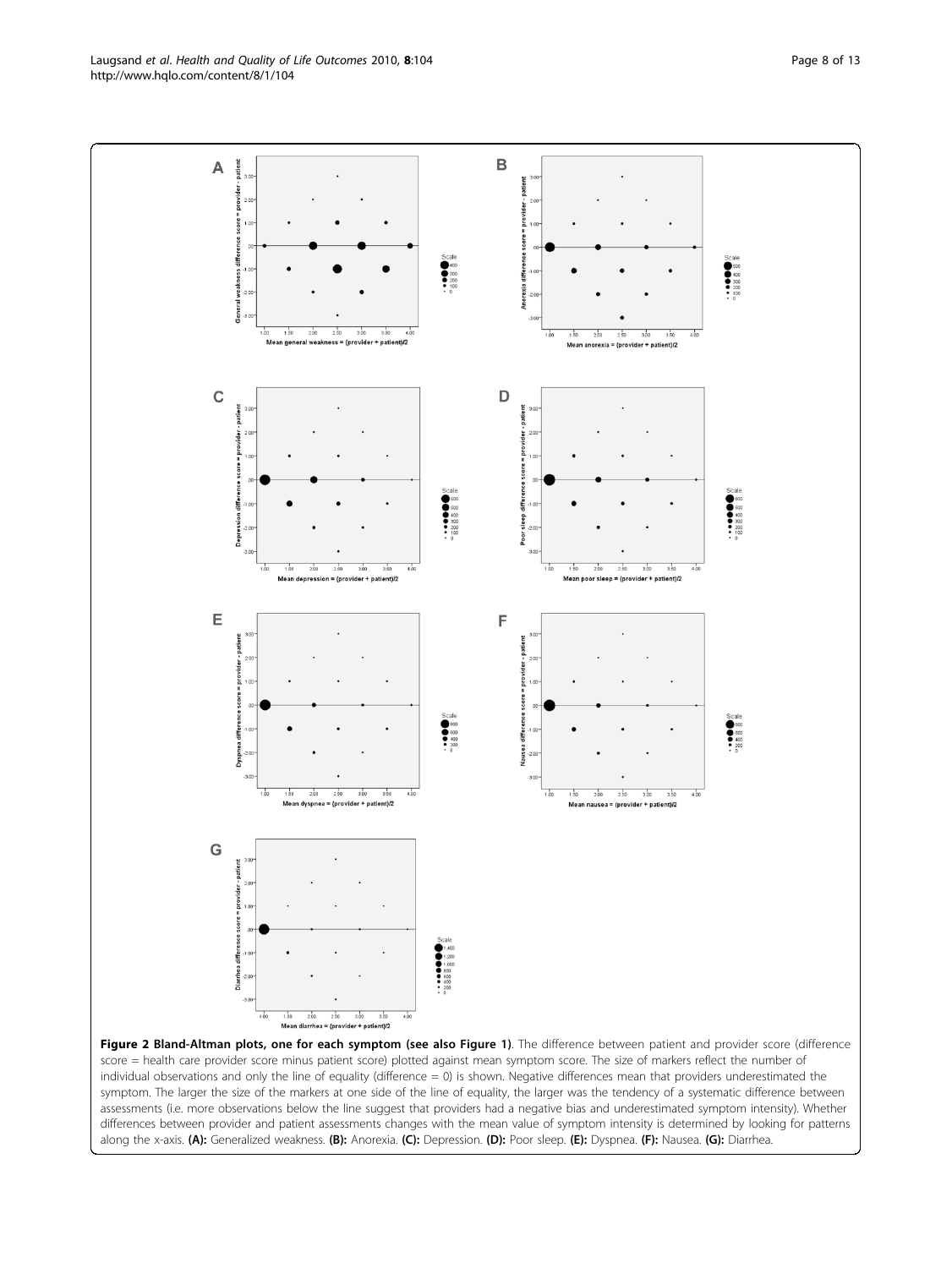# <span id="page-8-0"></span>Table 5 Factors associated with agreement across all pairs of symptom observations (N = 21263)<sup>a</sup>

| Factors possibly affecting agreement               |                            | <b>Health care</b><br>provider<br>underestimation |      | Good<br>agreement |      | Health care<br>provider<br>overestimation |         | Chi-square |  |
|----------------------------------------------------|----------------------------|---------------------------------------------------|------|-------------------|------|-------------------------------------------|---------|------------|--|
|                                                    |                            | Number                                            | $\%$ | Number            | $\%$ | Number                                    | $\%$    |            |  |
| Age                                                | $\leq 60$                  | 1013                                              | 10.9 | 8122              | 87.7 | 126                                       | 1.4     | 0.629      |  |
|                                                    | > 60                       | 1268                                              | 10.7 | 10410             | 88.0 | 146                                       | 1.2     |            |  |
| <b>Body Mass Index</b>                             | < 25                       | 1378                                              | 10.3 | 11855             | 88.5 | 169                                       | 1.3     | 0.583      |  |
|                                                    | $\geq 25$                  | 693                                               | 9.8  | 6274              | 88.9 | 89                                        | 1.3     |            |  |
| <b>KPS</b> b                                       | $<\,80$                    | 1808                                              | 11.1 | 14110             | 86.8 | 347                                       | 2.1     | 0.032      |  |
|                                                    | $\geq 80$                  | 474                                               | 9.9  | 4240              | 88.2 | 94                                        | 2.0     |            |  |
| Mini Mental State,<br>total score                  | $\leq$ 23                  | 265                                               | 9.5  | 2455              | 87.6 | 81                                        | 2.9     | < 0.001    |  |
|                                                    | > 23                       | 1927                                              | 11.3 | 14806             | 86.7 | 340                                       | 2.0     |            |  |
| <b>Time since</b><br><b>diagnosis</b> (months)     | $\leq$ 3                   | 550                                               | 12.5 | 3797              | 86.5 | 43                                        | 1.0     | < 0.001    |  |
|                                                    | > 3                        | 1420                                              | 9.6  | 13162             | 89.0 | 204                                       | 1.4     |            |  |
| Gender                                             | Female                     | 1122                                              | 11.1 | 8812              | 87.5 | 136                                       | 1.4     | 0.261      |  |
|                                                    | Male                       | 1161                                              | 10.5 | 9727              | 88.2 | 136                                       | 1.2     |            |  |
| <b>Department</b>                                  | Hospitalized patients      | 1992                                              | 12.1 | 14314             | 86.7 | 201                                       | 1.2     | < 0.001    |  |
|                                                    | Out-patients               | 291                                               | 6.3  | 4225              | 92.1 | 71                                        | 1.5     |            |  |
| Status of<br>opioid treatment                      | Recently initiated         | 593                                               | 15.4 | 3219              | 83.5 | 43                                        | 1.1     | < 0.001    |  |
|                                                    | Stable dosing              | 1679                                              | 9.8  | 15159             | 88.6 | 228                                       | 1.3     |            |  |
| Previous or ongoing<br>abuse alcohol               | Yes                        | 113                                               | 9.8  | 1017              | 88.5 | 19                                        | 1.7     | 0.304      |  |
|                                                    | No                         | 2161                                              | 10.9 | 17477             | 87.9 | 252                                       | 1.3     |            |  |
| Previous or ongoing<br>abuse drugs                 | Yes                        | 19                                                | 9.2  | 180               | 87.4 | $\overline{7}$                            | 3.4     | 0.024      |  |
|                                                    | No                         | 2250                                              | 10.8 | 18283             | 87.9 | 267                                       | 1.3     |            |  |
| Chemotherapy the<br>past 24 hours                  | Yes                        | 331                                               | 10.4 | 2833              | 88.6 | 32                                        | 1.0     | 0.180      |  |
|                                                    | No                         | 1952                                              | 10.9 | 15706             | 87.8 | 240                                       | 1.3     |            |  |
| Profession of health<br>care provider <sup>c</sup> | Physician                  | 859                                               | 10.6 | 6970              | 86.2 | 261                                       | 3.2     | < 0.001    |  |
|                                                    | Nurse                      | 1090                                              | 10.0 | 9573              | 88.1 | 208                                       | 1.9     |            |  |
| Metastases                                         | None                       | 406                                               | 11.2 | 3176              | 87.7 | 39                                        | 1.1     | 0.430      |  |
|                                                    | One or more                | 1917                                              | 11.0 | 15352             | 87.7 | 233                                       | 1.3     |            |  |
| Cancer diagnosis                                   | Breast                     | 292                                               | 10.0 | 2609              | 89.0 | 31                                        | 1.1     | < 0.001    |  |
|                                                    | Female reproductive organs | 183                                               | 11.5 | 1383              | 87.2 | 20                                        | 1.3     |            |  |
|                                                    | Gastrointestinal           | 455                                               | 9.4  | 4306              | 89.4 | 58                                        | 1.2     |            |  |
|                                                    | Haematological             | 142                                               | 11.5 | 1077              | 87.3 | 14                                        | 1.1     |            |  |
|                                                    | Head and neck              | 148                                               | 12.8 | 983               | 85.3 | 21                                        | 1.8     |            |  |
|                                                    | Lung                       | 481                                               | 12.8 | 3241              | 86.0 | 46                                        | 1.2     |            |  |
|                                                    | Other                      | 198                                               | 10.8 | 1607              | 87.6 | 29                                        | 1.6     |            |  |
|                                                    | Prostate                   | 237                                               | 9.4  | 2233              | 89.0 | 40                                        | 1.6     |            |  |
|                                                    | Unknown origin             | 53                                                | 9.6  | 491               | 89.3 | 6                                         | 1.1     |            |  |
|                                                    | Urological                 | 171                                               | 11.4 | 1317              | 87.5 | 18                                        | 1.2     |            |  |
| Country                                            | Denmark                    | $\mathbf{3}$                                      | 0.9  | 304               | 95.3 | 11                                        | 3.5     | < 0.001    |  |
|                                                    | Finland                    | 25                                                | 7.7  | 295               | 90.8 | 5                                         | 1.5     |            |  |
|                                                    | Germany                    | 662                                               | 22.4 | 2231              | 75.5 | 61                                        | 2.1     |            |  |
|                                                    | Greece                     | 5                                                 | 9.3  | 48                | 88.9 | $\mathbf{1}$                              | 1.9     |            |  |
|                                                    | Iceland                    | 105                                               | 6.6  | 1437              | 90.3 | 49                                        | 3.1     |            |  |
|                                                    | Italy                      | 137                                               | 3.1  | 4196              | 96.1 | 34                                        | $0.8\,$ |            |  |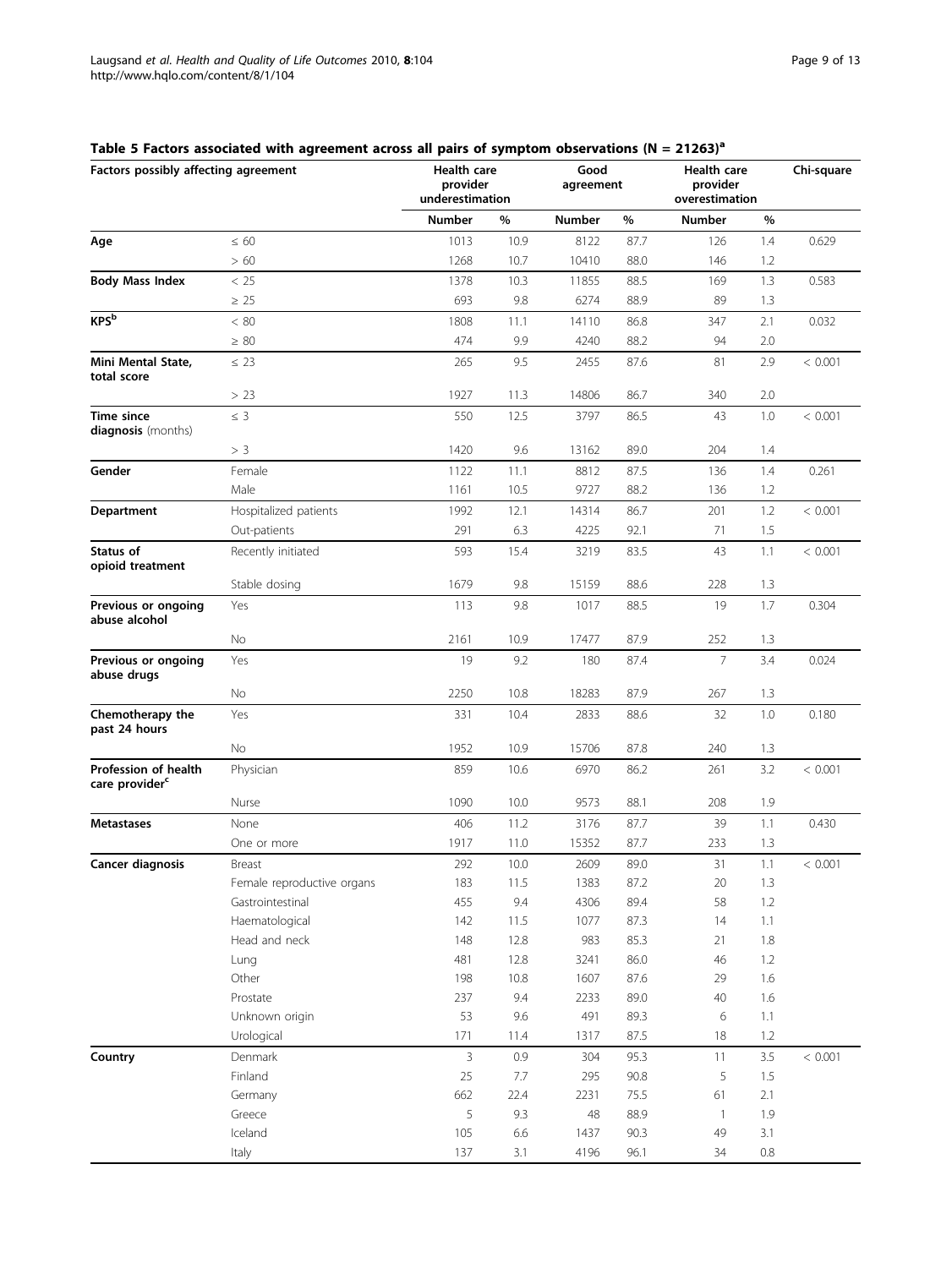| Lithuania      | 44  | 7.5  | 533  | 90.5 | 2.0         |  |
|----------------|-----|------|------|------|-------------|--|
| <b>Norway</b>  | 546 | 10.5 | 4578 | 88.4 | 54<br>1.0   |  |
| Sweden         | 182 | 14.0 | 1107 | 85.3 | 0.7         |  |
| Switzerland    | 281 | 22.8 | 937  | 76.1 | 1.1         |  |
| United Kingdom | 293 | 9.2  | 2874 | 89.8 | 1.0<br>-2-2 |  |

Table 5 Factors associated with agreement across all pairs of symptom observations (N = 21263)<sup>a</sup> (Continued)

a Number of paired symptom observations. Across one pair of raters and 11 questions for 1933 patients (1 × 11 × 1933 = 21263) (varies due to missing data). <sup>b</sup>Karnofsky performance status

For 204 patients, the profession of the health care provider was not reported.

underestimation have been demonstrated previously [[15,18,](#page-11-0)[28,29\]](#page-12-0), influence from subjective terminology and recoding of the fatigue scale was considered as less likely and the findings may rather reflect the known trend towards better agreement when the information assessed is observable and concrete [\[14](#page-11-0)]. This was also illustrated by the low level of underestimation (6.5%) for vomiting. Agreement at the individual level was only moderate as measured by ICCs ranging between 0.38 and 0.59. The ICC, which is a suitable statistical measure of agreement correcting for the chance-expected agreement, and the presentation of agreement as absolute numbers and percentages in Table [3](#page-5-0) are complementary approaches as they differ both in perspective and operationalization [[27\]](#page-12-0).

The present findings of provider underestimation and moderate ICCs were in contrast to findings in primary care where general practitioners and nurses overestimated symptoms and ICCs were higher [\[19](#page-11-0)]. Also, in a review of health care providers' role for evaluation of patients with chronic diseases including cancer, Sneeuw et al. reported that providers tended to rate patients as having more symptomatology than the patients did themselves [[15\]](#page-11-0). However, the quality of the studies comparing patient and provider assessments was assessed as rather poor [\[15](#page-11-0)]. Other studies have reported that health care providers tend to underestimate physical symptoms [[4,20](#page-11-0),[23,24](#page-12-0),[28\]](#page-12-0), whereas anxiety, depression and distress of symptoms are overestimated [[14](#page-11-0)]. In the present study there was no directional difference between agreement on physical and psychological symptoms. However, the Bland-Altman plots of agreement by level of symptom intensity showed differences between symptoms. For fatigue and generalized weakness, the agreement increased at higher symptom intensities, whereas the agreement on less prevalent symptoms was best at low symptom intensities. The latter finding was in line with observations in primary care where symptom agreement was best for absent symptoms [[19\]](#page-11-0). This argues for that the differences in agreements between studies are likely to be influenced by the number of patients with moderate or severe symptoms included in the study.

Symptom underestimation by health care providers was associated with low Karnofsky Performance Status, high MMS-score, hospitalization, recently diagnosed cancer and ongoing opioid titration. Of the previous studies examining possible factors associated with patientprovider agreement one study found no associations [[18](#page-11-0)], and three studies found better agreement in subgroups of patients characterized by certain demographic- and disease-related factors [[28](#page-12-0)-[30](#page-12-0)]. However, the findings were not conclusive because the analyses were dispersive, the findings were difficult to explain clinically and there was a lack of consistency. The significant relationship between Karnofsky Performance Status and agreement found in the present study was in line with the existing literature, but there was no linear [[28,29](#page-12-0)] or U-shaped [[11](#page-11-0),[27\]](#page-12-0) correlations as described previously. To our knowledge, an association with MMS-score has not been documented before. The association might reflect that patients with low MMS-scores are identified as generally more influenced by disease and therefore the observer ratings agreed more closely with the patient ratings. The status of patients hospitalized, recently diagnosed or undergoing opioid titration can at a group level be considered as fluctuating. Therefore, the finding of more discrepancies between patient and provider assessments in these patients was not surprising. This finding is also in line with a previous study showing less agreement in hospitalized patients [[30\]](#page-12-0). Based upon these results the presence of such factors could alert clinicians to recognize that health care providers may underestimate symptoms in these patients. The factors associated with agreement were broadly similar to those characterizing the patients not able to complete the EORTC questionnaire, possibly indicating that patients unable to give self-reports are at risk of underestimation of symptoms by health care providers.

Drug abuse and cancer diagnosis were also significantly related to agreement, but the magnitude of differences was considered as not clinically important. As seen in previous studies, the nurse assessments agreed more closely with patient ratings than physician assessments [[4](#page-11-0),[19\]](#page-11-0). The substantial variations in agreement observed between countries might be of relevance,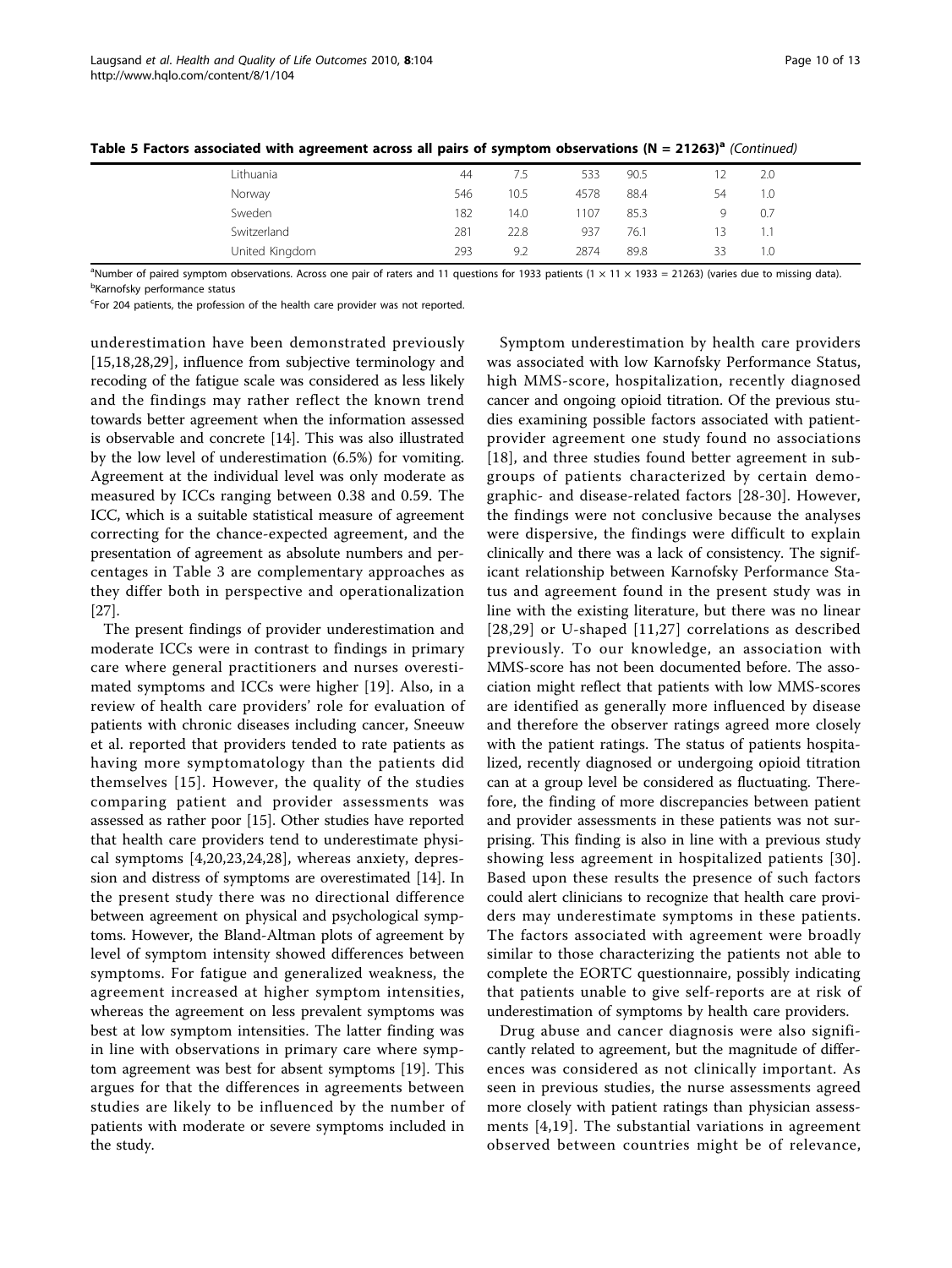reflecting that factors influencing either patient- or provider reports may vary between countries. However, the study design does not allow us to reach a firm conclusion if this variation is truly related to country or if it also related to each specific center.

For the analyses of agreement, the patient ratings were used as a "gold standard to which the health care provider assessments were compared. In reviews, the patients' role as a gold standard for assessment has been questioned [[15](#page-11-0),[40\]](#page-12-0). A study comparing responses from patients, physicians, nurses and significant others found that deviant scores of more than one response category were most often caused by the patients, indicating either that the quality of all proxy-derived information was poor or that patients' responses are of questionable validity [[27](#page-12-0)]. Patient reports may not reflect the true experience of symptoms for various reasons, such as psychological denial, barriers towards reporting symptoms, a wish to please the nurse/doctor or an impression that emphasizing symptoms is needed to secure help from health care providers. Therefore, to use a combination of patient reports (when available), the caregiver's perceptions and objective signs could be of benefit both in clinical decisions and future research [[4,7\]](#page-11-0).

The findings of this study might have direct clinical implications for the care of cancer patients. Underestimation of symptoms by health care providers in cancer care might cause undertreatment of symptoms and less favorable outcome. Insight into the limitations of observer rating may improve the health care providers' ability to identify symptoms that need treatment. To increase rates of agreement, systematic screening tools used regularly or programs for further training of communication skills could be introduced [[41\]](#page-12-0). Future research could address the consequences of symptom underestimation in cancer care and the importance of interventions to reduce disagreement between patients and providers. When health care provider assessments replace patient rating in those not able to report their symptoms, the identification of risk factors for erroneous assessments by health care providers is important [[24\]](#page-12-0). Our findings of factors influencing agreement may be elaborated in future studies investigating whether agreement can be improved by adjusting for systematic deviations between patient and health care provider assessments in such situations.

This is to our knowledge the largest study comparing the assessment of individual symptoms between patients and health care providers in cancer care across several countries. As in other studies among advanced cancer patients, self-assessment was not possible to obtain for a considerable number of patients ( $N = 365$ ). The patients not able to report symptoms had similar characteristics as those who had their symptoms underestimated by providers. Therefore, the true number of patients being underestimated is not likely to be falsely overestimated due to missing values. Patients rated their symptoms in the extensively validated EORTC QLQ-C30, whereas health care providers rated the same symptoms using a clinically applicable four-point verbal rating scale. Patients reported their symptoms during the past week, whereas health care providers assessed symptoms during the past 24 hours, a difference in time frame that might introduce differences in both prevalence and intensity of reported symptoms. Thus, it could be argued that patient- and provider-instruments differed. However, to compare the actual assessments currently performed in clinical research it was decided to apply the instrument used in most studies on self-reported symptoms in cancer care (EORTC QLQ-C30) and the bedside observer assessment tool used in recent European Association for Palliative Care (EAPC) endorsed studies [[42](#page-12-0)]. The present study compared assessments by patients and providers and was not designed to compare assessments performed by subgroups of health care providers (nurses versus physicians). Future studies needs to be designed specifically to investigate differences between nurses and physicians in terms of ability to assess patient symptoms as the findings of previous studies are inconsistent [[4,19](#page-11-0),[29](#page-12-0)]. Furthermore, studies in samples of other racial/ethnic composition and studies including patients at different levels of the disease-trajectory are needed to determine the generalizability of the findings of the present study.

We recognize that this study have some limitations. In the analyses to identify risk factors of disagreement between patients and providers, pairs of assessments for all symptoms were pooled, to avoid multiple testing. This strategy did not allow us to address whether the factors associated differently with each symptom. Furthermore, data from each center on numbers and characteristics of patients not approached or declining to take part in the study was not obtained. However, the characteristics of patients included were found to be representative for cancer patients. The pooling of data across countries may be seen as a limitation as there were substantial variations in agreement between countries, but it may also be a strength as it increase the sample size and protects against the tendency towards report of lower overall levels of patient-proxy agreement shown in smaller studies [[15](#page-11-0)]. The selection of centers in each country was based upon researchers volunteering to participate in this European multi-center study. These centers are not necessarily representative for each country's general health care system. In order to accurately describe the influence of country, we believe a study should include several randomly selected centers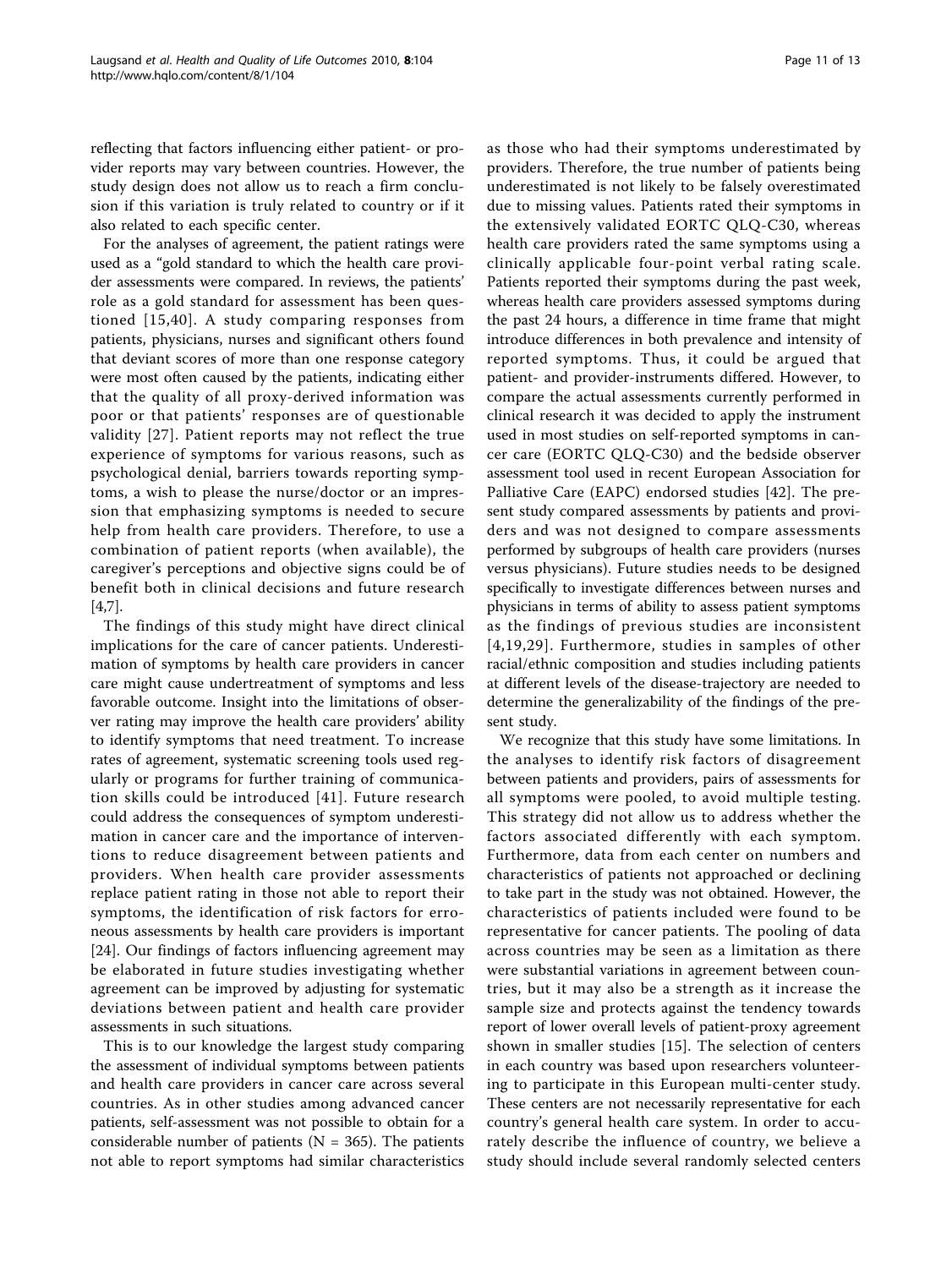<span id="page-11-0"></span>from each country in the analysis. Obviously, this was not done in our study and therefore, we believe that the data about country effect (Table [5](#page-8-0)) should be interpreted with caution and hence not included in more comprehensive analyses.

# Conclusions

In this large European study, health care providers assessing cancer patients' symptoms tended to underestimate symptom intensity at the group level and the agreement with patient ratings at the individual level was moderate. The differences between patient and provider assessments can be caused by providers not being able to exactly interpret the patients' symptoms or that different instruments are used for patients and health care providers. Agreement on rating of symptoms was associated with demographic- and disease-related factors. Clinicians involved in care for patients with cancer should be aware of the potential factors associated with a risk of symptom underestimation.

#### Acknowledgements

This work was supported by grants from the Norwegian University of Science and Technology, the European Palliative Care Research Collaborative (EPCRC) and the Research Council of Norway. None of these institutions were involved in the collection, analysis or interpretation of data, in writing the article, or in the decision to submit the paper for publication. The authors are grateful to the researchers involved in The European Pharmacogenetic Opioid Study (EPOS) and to Gunnhild Jakobsen who organized the data collection.

#### Author details

<sup>1</sup>Department of Cancer Research and Molecular Medicine, Faculty of Medicine, Norwegian University of Science and Technology (NTNU), Trondheim, Norway. <sup>2</sup>Department of Medical Psychology, Academic Medical Centre, Amsterdam, The Netherlands. <sup>3</sup>Palliative Care Research Unit and Department of Oncology, Norwegian Radium Hospital, Oslo University Hospital, Montebello, Oslo, Norway. <sup>4</sup>Department of Laboratory Medicine Children's and Women's Health, Faculty of Medicine, Norwegian University of Science and Technology (NTNU), Trondheim, Norway. <sup>5</sup>Department of Oncology, St. Olav's University Hospital, Trondheim, Norway. <sup>6</sup>Department of Circulation and Medical Imaging, Faculty of Medicine, Norwegian University of Science and Technology (NTNU), Trondheim, Norway. <sup>7</sup>Department of Anesthesiology and Emergency Medicine, St. Olav's University Hospital, Trondheim, Norway.

#### Authors' contributions

All authors contributed to and have approved the final manuscript. EAL conceived of the study and participated in its design, analyzed and interpreted data, and thereafter drafted the manuscript. MAGS was involved in drafting the manuscript and revising it critically for important intellectual content. KB was involved in acquisition and collection of data and revised the manuscript critically. FS participated in the design of the study and revised the manuscript critically. SK conceived of the study, participated in its design and revised the manuscript critically. PK was involved in conceiving, designing and coordinating the study, drafting the manuscript and revising it critically.

#### Competing interests

The authors declare that they have no competing interests.

Received: 18 June 2010 Accepted: 21 September 2010 Published: 21 September 2010

#### References

- 1. Ferlay J, Autier P, Boniol M, Heanue M, Colombet M, Boyle P: [Estimates of](http://www.ncbi.nlm.nih.gov/pubmed/17287242?dopt=Abstract) [the cancer incidence and mortality in Europe in 2006.](http://www.ncbi.nlm.nih.gov/pubmed/17287242?dopt=Abstract) Ann Oncol 2007, 18:581-592.
- 2. Martin-Moreno JM, Harris M, Gorgojo L, Clark D, Normand C, Centeno C: Palliative care in the European Union. European Parliament, eds. Policy Department, Economic and Scientific Policy European Parliament's Committee on the Environment, Public Health and Food Safety 2008.
- 3. Cleeland CS, Gonin R, Hatfield AK, Edmonson JH, Blum RH, Stewart JA, Pandya KJ: [Pain and Its Treatment in Outpatients with Metastatic Cancer.](http://www.ncbi.nlm.nih.gov/pubmed/7508092?dopt=Abstract) N Engl J Med 1994, 330:592-596.
- 4. Nekolaichuk CL, Bruera E, Spachynski K, MacEachern T, Hanson J, Maguire TO: [A comparison of patient and proxy symptom assessments](http://www.ncbi.nlm.nih.gov/pubmed/10659100?dopt=Abstract) [in advanced cancer patients.](http://www.ncbi.nlm.nih.gov/pubmed/10659100?dopt=Abstract) Palliat Med 1999, 13:311-323.
- 5. Kaasa S, Loge JH, Fayers P, Caraceni A, Strasser F, Hjermstad MJ, Higginson I, Radbruch L, Haugen DF: [Symptom assessment in palliative](http://www.ncbi.nlm.nih.gov/pubmed/18688054?dopt=Abstract) [care: A need for international collaboration.](http://www.ncbi.nlm.nih.gov/pubmed/18688054?dopt=Abstract) J Clin Oncol 2008, 26:3867-3873.
- 6. Kirkova J, Davis MP, Walsh D, Tiernan E, O'Leary N, LeGrand SB, Lagman RL, Russell KM: [Cancer symptom assessment instruments: a systematic](http://www.ncbi.nlm.nih.gov/pubmed/16549841?dopt=Abstract) [review.](http://www.ncbi.nlm.nih.gov/pubmed/16549841?dopt=Abstract) J Clin Oncol 2006, 24:1459-1473.
- 7. Nekolaichuk CL, Maguire TO, Suarez-Almazor M, Rogers WT, Bruera E: [Assessing the reliability of patient, nurse, and family caregiver symptom](http://www.ncbi.nlm.nih.gov/pubmed/10550162?dopt=Abstract) [ratings in hospitalized advanced cancer patients.](http://www.ncbi.nlm.nih.gov/pubmed/10550162?dopt=Abstract) J Clin Oncol 1999, 17:3621-3630.
- 8. Hearn J, Higginson IJ: [Outcome measures in palliative care for advanced](http://www.ncbi.nlm.nih.gov/pubmed/9243435?dopt=Abstract) [cancer patients: a review.](http://www.ncbi.nlm.nih.gov/pubmed/9243435?dopt=Abstract) J Public Health Med 1997, 19:193-199.
- 9. Oldenmenger WH, Smitt PAES, van Dooren S, Stoter G, van der Rijt CCD: [A](http://www.ncbi.nlm.nih.gov/pubmed/19201599?dopt=Abstract) [systematic review on barriers hindering adequate cancer pain](http://www.ncbi.nlm.nih.gov/pubmed/19201599?dopt=Abstract) [management and interventions to reduce them: A critical appraisal.](http://www.ncbi.nlm.nih.gov/pubmed/19201599?dopt=Abstract) Eur J Cancer 2009, 45:1370-1380.
- 10. Vonroenn JH, Cleeland CS, Gonin R, Hatfield AK, Pandya KJ: [Physician](http://www.ncbi.nlm.nih.gov/pubmed/8099769?dopt=Abstract) [Attitudes and Practice in Cancer Pain Management - a Survey from the](http://www.ncbi.nlm.nih.gov/pubmed/8099769?dopt=Abstract) [Eastern-Cooperative-Oncology-Group.](http://www.ncbi.nlm.nih.gov/pubmed/8099769?dopt=Abstract) Ann Intern Med 1993, 119:121-126.
- 11. Sneeuw KC, Aaronson NK, Sprangers MA, Detmar SB, Wever LD, Schornagel JH: [Comparison of patient and proxy EORTC QLQ-C30 ratings](http://www.ncbi.nlm.nih.gov/pubmed/9674669?dopt=Abstract) [in assessing the quality of life of cancer patients.](http://www.ncbi.nlm.nih.gov/pubmed/9674669?dopt=Abstract) J Clin Epidemiol 1998, 51:617-631.
- 12. Portenoy RK, Lesage P: [Management of cancer pain.](http://www.ncbi.nlm.nih.gov/pubmed/10335806?dopt=Abstract) Lancet 1999, 353:1695-1700.
- 13. Pereira J, Hanson J, Bruera E: [The frequency and clinical course of](http://www.ncbi.nlm.nih.gov/pubmed/9024722?dopt=Abstract) [cognitive impairment in patients with terminal cancer.](http://www.ncbi.nlm.nih.gov/pubmed/9024722?dopt=Abstract) Cancer 1997, 79:835-842.
- 14. Sprangers MA, Aaronson NK: [The role of health care providers and](http://www.ncbi.nlm.nih.gov/pubmed/1619454?dopt=Abstract) [significant others in evaluating the quality of life of patients with](http://www.ncbi.nlm.nih.gov/pubmed/1619454?dopt=Abstract) [chronic disease: a review.](http://www.ncbi.nlm.nih.gov/pubmed/1619454?dopt=Abstract) J Clin Epidemiol 1992, 45:743-760.
- 15. Sneeuw KCA, Sprangers MAG, Aaronson NK: [The role of health care](http://www.ncbi.nlm.nih.gov/pubmed/12507678?dopt=Abstract) [providers and significant others in evaluating the quality of life of](http://www.ncbi.nlm.nih.gov/pubmed/12507678?dopt=Abstract) [patients with chronic disease.](http://www.ncbi.nlm.nih.gov/pubmed/12507678?dopt=Abstract) J Clin Epidemiol 2002, 55:1130-1143.
- 16. McPherson CJ, Addington-Hall JM: [Judging the quality of care at the end](http://www.ncbi.nlm.nih.gov/pubmed/12435554?dopt=Abstract) [of life: can proxies provide reliable information?](http://www.ncbi.nlm.nih.gov/pubmed/12435554?dopt=Abstract) Soc Sci Med 2003, 56:95-109.
- 17. Broberger E, Tishelman C, von Essen L: Discrepancies and similarities in how patients with lung cancer and their professional and family caregivers assess symptom occurrence and symptom distress. J Pain Symptom Manag 2005, 29:572-583.
- 18. Brunelli C, Costantini M, Di Giulio P, Gallucci M, Fusco F, Miccinesi G, Paci E, Peruselli C, Morino P, Piazza M, et al: Quality-of-life evaluation: when do terminal cancer patients and health-care providers agree? J Pain Symptom Manag 1998, 15:151-158.
- 19. Ewing G, Rogers M, Barclay S, McCabe J, Martin A, Campbell M, Todd C: [Palliative care in primary care: a study to determine whether patients](http://www.ncbi.nlm.nih.gov/pubmed/16438812?dopt=Abstract) [and professionals agree on symptoms.](http://www.ncbi.nlm.nih.gov/pubmed/16438812?dopt=Abstract) Br J Gen Pract 2006, 56:27-34.
- 20. Grossman SA, Sheidler VR, Swedeen K, Mucenski J, Piantadosi S: Correlation of Patient and Caregiver Ratings of Cancer Pain. J Pain Symptom Manag 1991, 6:53-57.
- 21. Horton R: [Differences in assessment of symptoms and quality of life](http://www.ncbi.nlm.nih.gov/pubmed/12465695?dopt=Abstract) [between patients with advanced cancer and their specialist palliative](http://www.ncbi.nlm.nih.gov/pubmed/12465695?dopt=Abstract) [care nurses in a home care setting.](http://www.ncbi.nlm.nih.gov/pubmed/12465695?dopt=Abstract) Palliat Med 2002, 16:488-494.